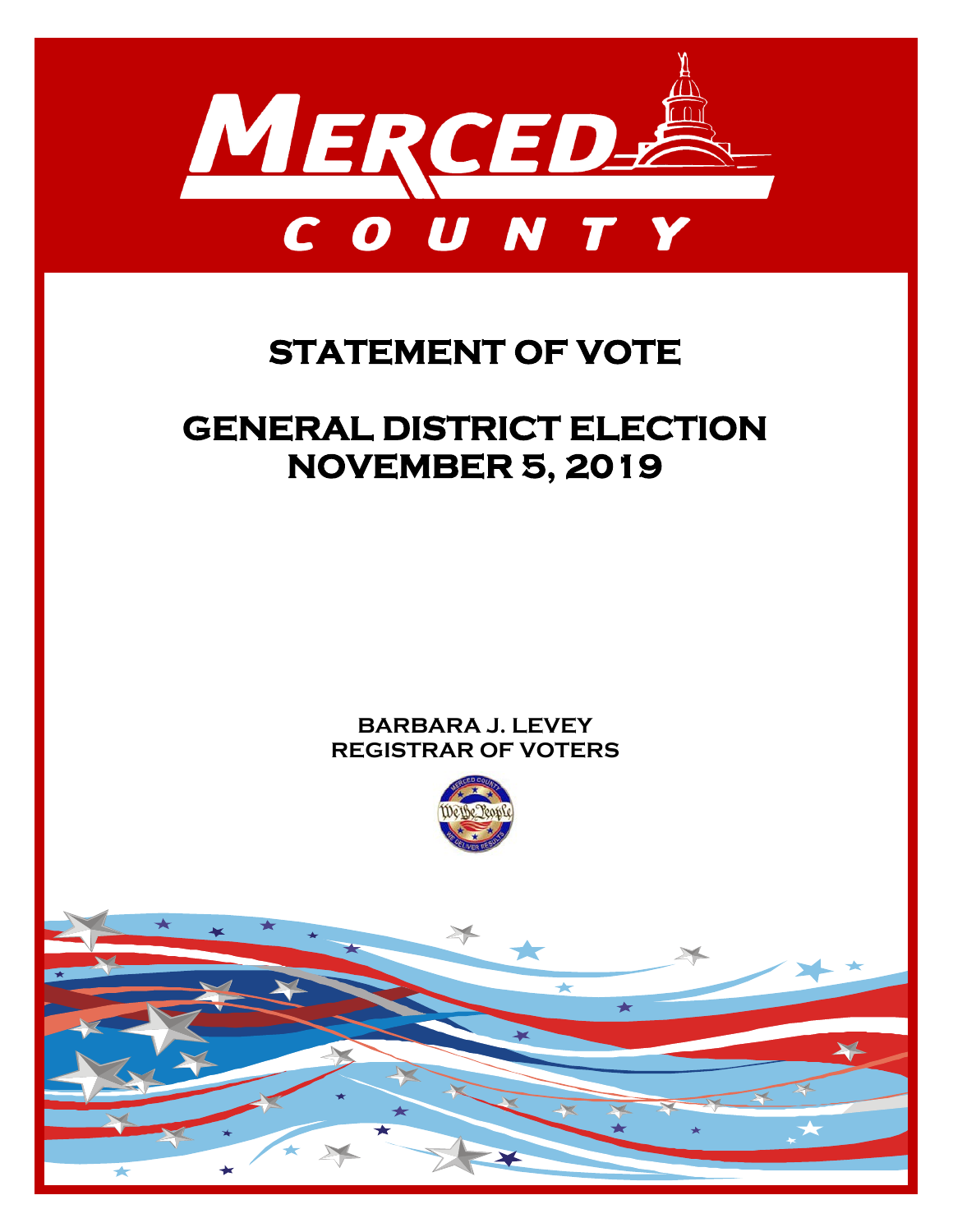**CERTIFICATION OF COUNTY CLERK/REGISTRAR OF VOTERS** OF THE RESULTS OF THE CANVASS OF THE NOVEMBER 5, 2019, **GENERAL DISTRICT ELECTION** 

STATE OF CALIFORNIA \, ss.

**I. Barbara J. Levey, County Clerk/Registrar of Voters of said county, do hereby certify** that, in pursuance to the provisions of Elections Code Section 15300, et seq., I did canvass the results of the votes cast in the General District Election held in said County on November 5, 2019, for measures and contests that were submitted to the vote of the voters, and that the Statement of Votes Cast, to which this certificate is attached, is full, true and correct.

I hereby set my hand and official seal this 14th day of November 2019 at the **County of Merced.** 

**Registrar of Voters** 

**County of Merced State of California** 

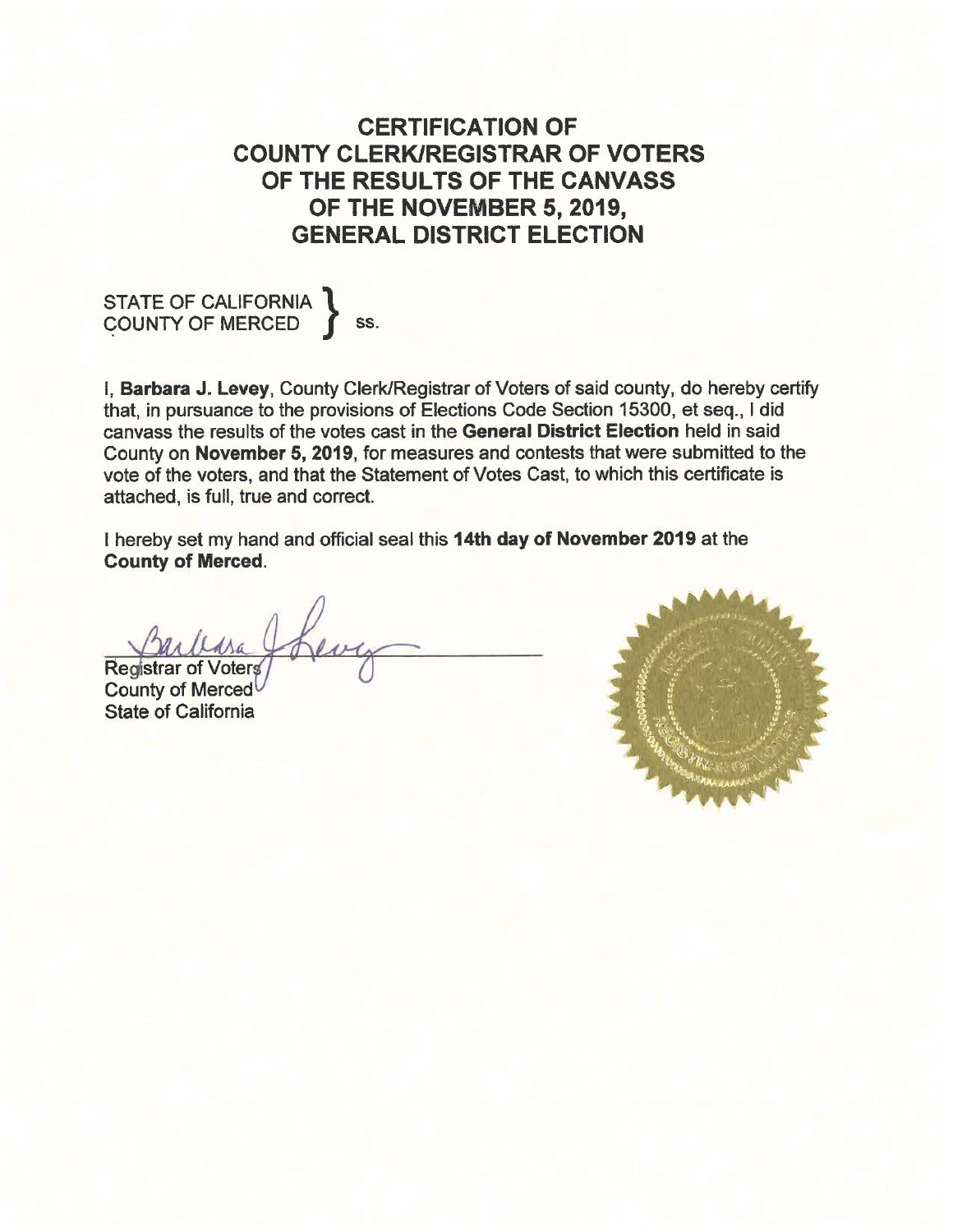### **HELP AMERICA VOTE ACT OF 2002 CERTIFICATION OF ELECTIONS OFFICIAL**

# STATE OF CALIFORNIA<br>COUNTY OF MERCED

SS.

Pursuant to the statewide voter registration list requirements set forth in the Help America Vote Act of 2002 (HAVA) (pub. L. No. 107-252 (2002) 116 Stat. 1666, 42 U.S.C. §15483),

I, Barbara J. Levey, Registrar of Voters for the County of Merced, State of California, hereby certify that I complied with all provisions of Chapter 2 of Division 7 of Title 2 of the California Code of Regulations for the Federal election held on the 5th day of November 2019, in the County of Merced, State of California, and all elections consolidated therewith.

I hereby set my hand and official seal this 14th day of November 2019 at the **County of Merced.** 

**Registrar of Voters** 

**County of Merced State of California** 

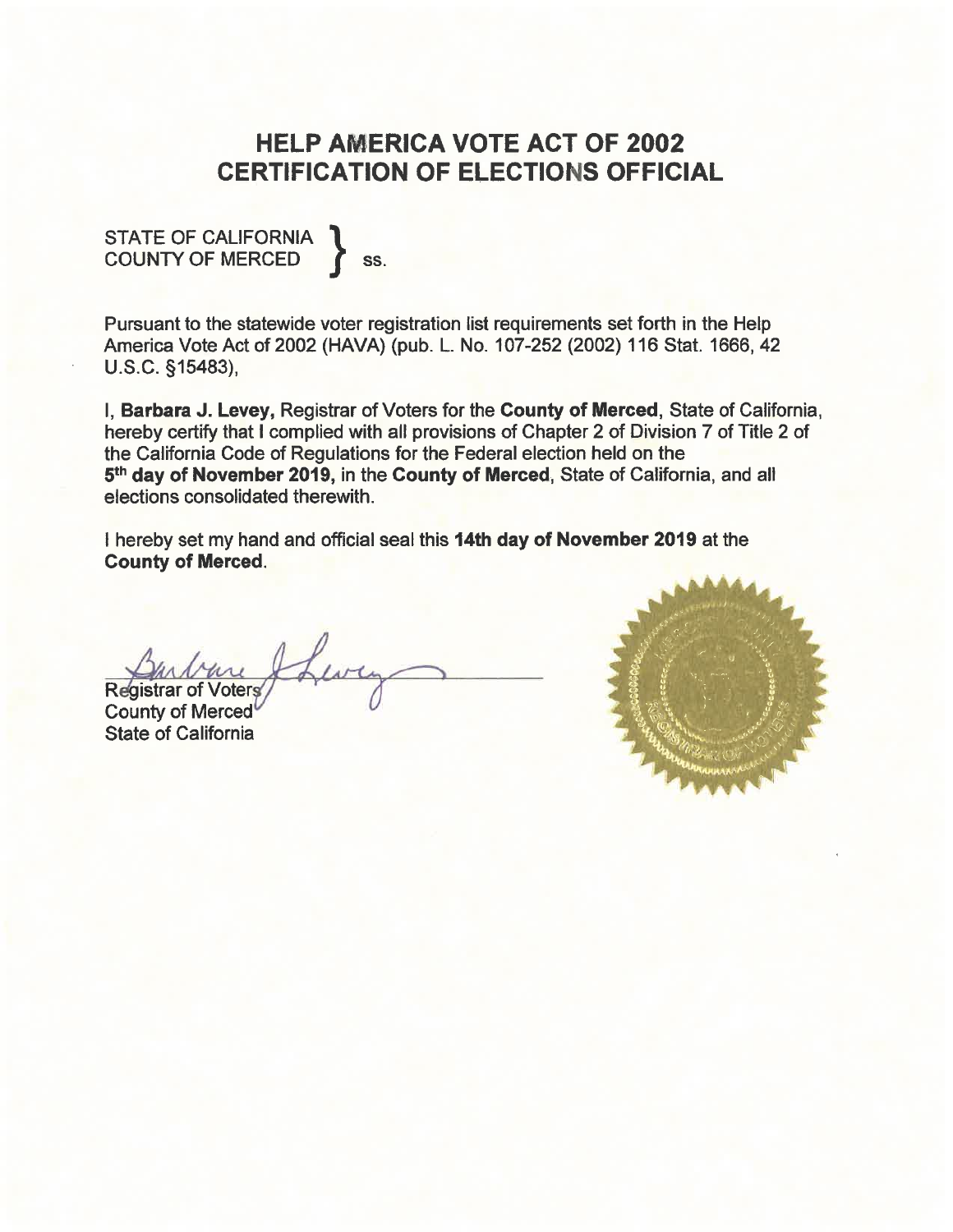# **TABLE OF CONTENTS**

| $\sim$<br>Type<br><b>OTTICE</b> | `anianin<br>Contests                                                          | au |
|---------------------------------|-------------------------------------------------------------------------------|----|
| <b>District</b>                 | $\overline{11}$<br>Merced<br>⊿ Irrigation<br>: Division<br>District '<br>ن# י |    |

Attachments will follow after page 1 of the Statement of Vote:

- 1% Manual Tally Report
- List of Polling Locations and Voting Precincts
- Regular Precinct to Voting Precinct Cross Reference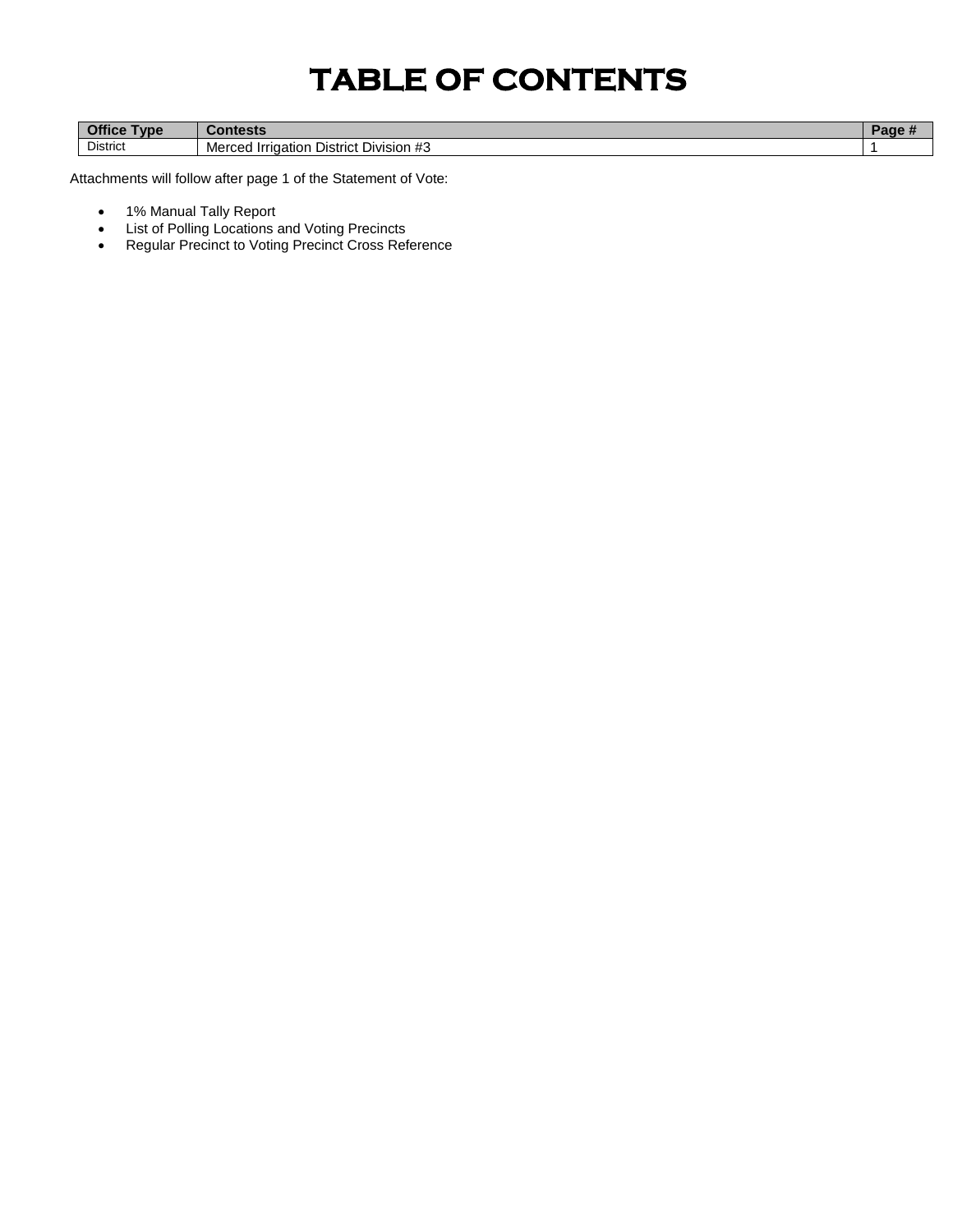#### MERCED COUNTY, CALIFORNIA GENERAL DISTRICT ELECTION NOVEMBER 5, 2019

#### PRINTED 11/14/19, 10:14 AM

#### I MERCED IRRIGATION DIRECTOR. DIVISION 3 R V T P E 0 U E W G T R R  $\mathsf{R}$ B C FS IE N<sub>C</sub>  $\rm I$ SR A A  $0 E$ R H  $\top$  $\overline{1}$  $T$  S L<sub>S</sub> UN. DHL E E  $\mathsf E$  $0<sup>0</sup>$  $U$  V  $\mathbf{I}$  $E$ L T T T A . O DR  $V<sub>0</sub>$  $N<sub>0</sub>$  $\mathbf{1}$  $\sim$  $\mathsf{V}$ D T  $\mathsf{R}$  $\Omega$  $\mathsf{A}$  $\mathsf{N}$ M  $\rm I$ E T  $\mathsf E$ T G  $\mathbf I$  $\mathsf{G}$ A  $\mathbf{N}$ R E EE ABSENTEE DETAIL  $\mathsf{D}$  $\mathcal{S}$  $E$ D. N (NON) <sub>S</sub> R S  $\overline{c}$ 02001 MERCED #4 467 93 19.91 47 44  $\mathbf{0}$  $\mathbf 0$ 35 28 02002 MERCED #8 575 65 11.30  $\mathbf 0$  $\mathbf 0$  $\overline{c}$  $21$  $22$  $\mathbf 0$ 02003 MERCED #9 369 43 11.65  $\overline{0}$  $\mathbf 0$ 9.28  $22$ 13 02004 MERCED #11 237 8  $\mathbf 0$  $\mathbf{0}$  $\mathbf{1}$ MERCED #12 18.97 70 50  $\mathbf 0$ 02005 638 121  $\mathbf 0$  $\mathbf{1}$ 02006 MERCED #22 554 74 13.36 34 38  $\mathbf 0$  $\mathbf 0$  $\overline{2}$ 02007 MERCED #23 403 48 11.91 30 17  $\mathbf 0$  $\mathbf 0$  $\mathbf{1}$ MERCED #26 897 12.49  $\mathbf{0}$ 02008 112 64 47 0  $\mathbf{1}$ MERCED #27 14.44 38 30 0  $\mathbf{0}$  $\mathbf{0}$ 02009 471 68 MERCED #28 891 99 66 32  $\mathbf{0}$ 02010  $11.11$ 0  $\mathbf{1}$ MERCED #29 302 27 8.94  $\overline{7}$ 19  $\mathbf{0}$ 02011 0  $\mathbf{1}$ 02012 MERCED #30 801 91 11.36 34 56 0  $\pmb{0}$  $\mathbf{1}$ MERCED #33 1479 125 8.45 85 39  $\mathbf 0$ 02013 0  $\mathbf{1}$ 524 16.79 54 33  $\mathbf 0$ 02014 MERCED #35 88 0  $\mathbf{1}$ 604 92 15.23  $51$ 39  $\mathbf 0$  $\overline{2}$ 02015 MERCED #67 0 ROTTERDAM 24 425 34 32  $\mathbf 0$ 02016 66 15.53 0  $\mathbf 0$ 03017 FRANKLIN #2 992 74 7.46 35 39  $\overline{0}$  $\mathbf 0$  $\mathbf 0$ 1039 8.28 42  $\mathbf 0$ 03018 FRANKLIN #3 86 41  $\overline{0}$ 3 03019 MERCED #24 1198 91 7.60 36 55  $\overline{0}$ 0  $\mathbf{0}$ 03020 MERCED #25 1136 120 10.56 73 46  $\overline{0}$  $\mathbf 0$  $\mathbf{1}$ 401 27.43 77 31  $\mathbf 0$ 04021 FARMLAND #2 110  $\mathbf 0$ 2  $\theta$  $\mathbf{0}$ 0 91022 MERCED #75  $\mathbf{0}$  $\mathbf{0}$  $\mathbf{0}$  $\mathbf{0}$ 92023 BEAR CREEK N  $50$  $\mathbf{0}$  $\mathbf{0}$  $\overline{0}$ 0  $\mathbf{0}$  $\mathbf{0}$ MERCED #3 215  $\mathbf{0}$  $\overline{0}$  $\bf{0}$ 92024  $\mathbf{0}$ 0  $\mathbf{0}$ MERCED #61 104  $\mathbf 0$  $\pmb{0}$ 0  $\pmb{0}$ 92025  $\mathbf 0$  $\mathbf 0$ MERCED #62 104  $\pmb{0}$  $\pmb{0}$ 0  $\pmb{0}$ 92026  $\mathbf 0$  $\mathbf 0$ MERCED #63 193  $\pmb{0}$  $\pmb{0}$ 0  $\mathbb O$ 92027  $\bf{0}$  $\bf{0}$ 92028 MERCED #66 189  $\mathbf{0}$  $\mathbf 0$  $\mathbf 0$ 0  $\pmb{0}$  $\mathbf 0$ MERCED #71 107  $\mathbf 0$  $\mathbf 0$  $\mathbf 0$  $\mathbf 0$  $\overline{0}$ 92029 0 ESCHOLTZIA # 57  $\mathbf 0$  $\mathbf 0$  $\bf{0}$  $\pmb{0}$  $\mathbf 0$ 93030  $\bf{0}$ FRANKLIN #1 10  $\mathbf 0$  $\pmb{0}$  $\mathbf 0$  $\pmb{0}$  $\mathbf 0$ 93031  $\mathbf 0$ 94032 FARMLAND #1 6 0 0 0 0  $\bf{0}$  $\mathbf 0$ -5  $\mathbf 0$  $\mathbf 0$ 0  $\bf{0}$  $\bf{0}$ 94033 MERCED #34 0 94034 SNELLING 15 0  $\bf{0}$  $\bf{0}$  $\mathbf 0$  $\mathbf 0$  $\bf{0}$ 94035 26  $\mathbf 0$  $\bf{0}$  $\mathbf 0$  $\mathbf 0$ WASHINGTON  $\mathbf 0$  $\bf{0}$ 15484 1715 11.08 946 746  $\pmb{0}$  $\pmb{0}$ 23 **ABSENTEES** 15484 161 109  $\pmb{0}$ VOTING PRECINCTS 271 1.75 0  $\mathbf{1}$ **GRAND TOTALS** 15484 1986  $12.83$ 1107 855 0  $\boldsymbol{0}$ 24

#### PAGE 001.001.01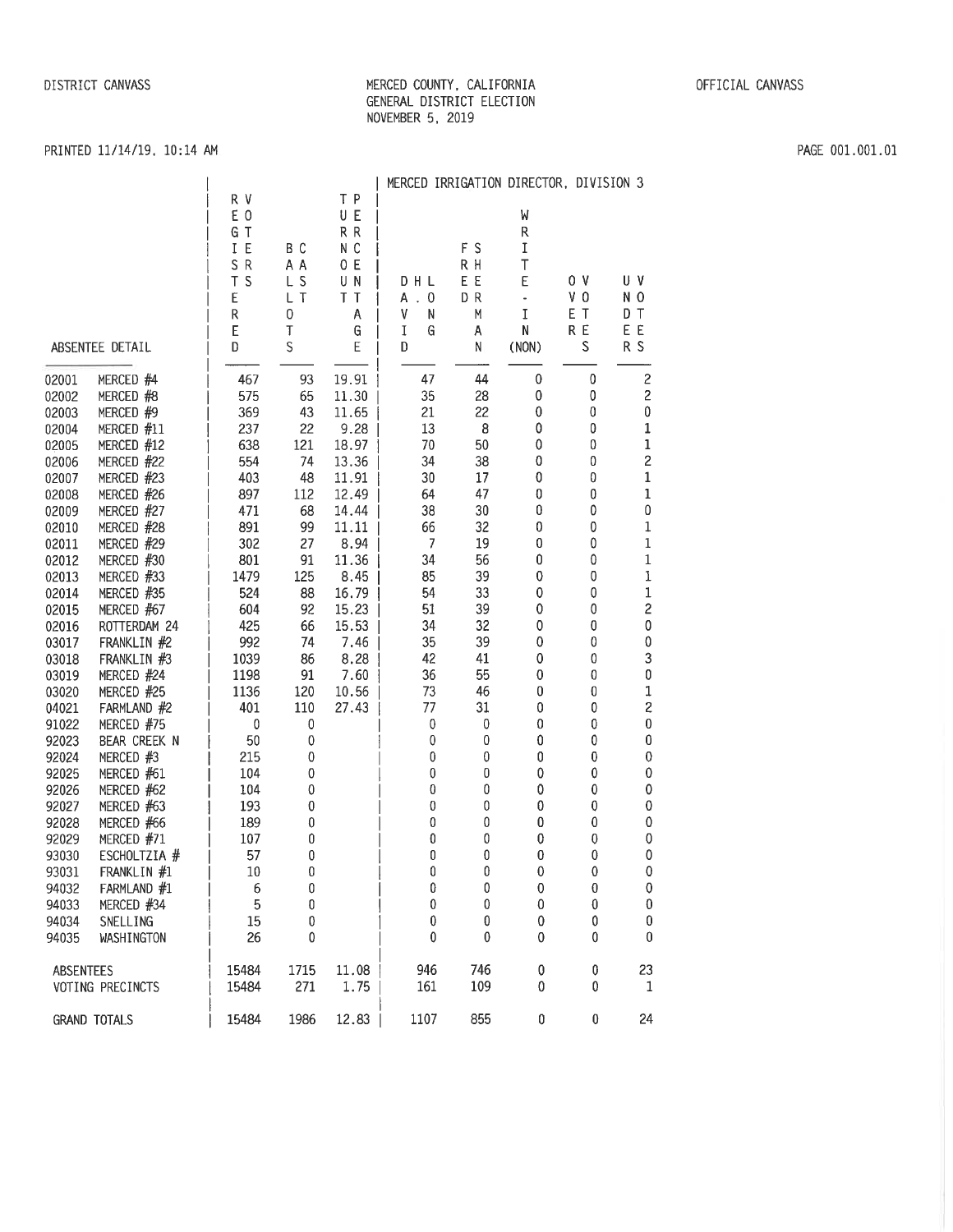### **1% Manual Tally Report – November 5, 2019 – General District Election**

Pursuant to Elections Code 15360, Merced County Elections Department conducted a 1% manual tally of precinct results for the **November 5, 2019 General District Election**. Notice of the drawing of precincts was given by press release and posted in the office lobby and on our website one week prior to the date of the random selection.

The random selection of precincts was conducted in the Elections Warehouse lobby on **Thursday, November 7, 2019 at 8:30 am**. Slips of paper containing precinct numbers were drawn from a container to select the precincts to be fully tallied (2).

| <b>Voting Precinct</b> | <b>Outcome for fully tallied</b>                         |
|------------------------|----------------------------------------------------------|
| 92024 VBM Ballots      | Balanced on first tally.                                 |
| 02001 VBM Ballots      | Did not balance on first tally, unclear mark, recounted. |
| 02001 Poll Ballots     | Balanced on first tally.                                 |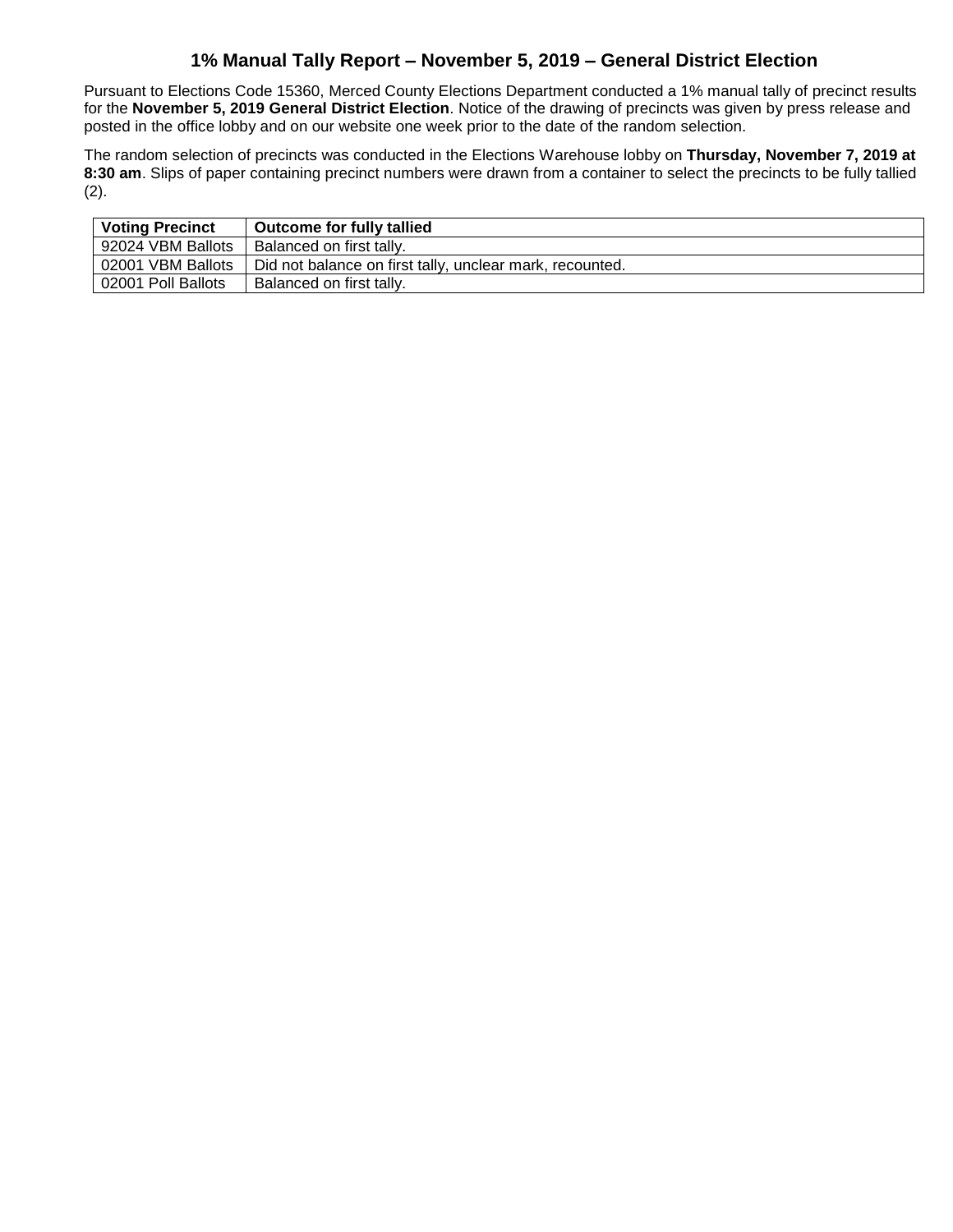| <b>MERCED</b><br><b>COUNTY</b> | <b>Polling Place Listing by District</b><br>General District Election - November 5, 2019<br>Sorted Poll Place ID |                              |       |               |                        |                  |        |  |  |  |  |
|--------------------------------|------------------------------------------------------------------------------------------------------------------|------------------------------|-------|---------------|------------------------|------------------|--------|--|--|--|--|
| ID:                            | <b>Polling Place Description</b>                                                                                 | <b>Sample Ballot Address</b> | Map # | <b>Access</b> | <b>Voting Precinct</b> |                  | Regis. |  |  |  |  |
|                                | <b>District: CNMERC - Merced County</b>                                                                          |                              |       |               |                        |                  |        |  |  |  |  |
| 207                            | Park Merced                                                                                                      | 3050 M Street                |       | Yes           | 02001                  | MERCED#4         | 474    |  |  |  |  |
|                                |                                                                                                                  | Merced, CA 95348             |       |               | 02002                  | MERCED#8         | 577    |  |  |  |  |
|                                |                                                                                                                  |                              |       |               | 02003                  | MERCED#9         | 375    |  |  |  |  |
|                                |                                                                                                                  |                              |       |               | 02004                  | MERCED#11        | 262    |  |  |  |  |
|                                |                                                                                                                  |                              |       |               | 02005                  | MERCED #12       | 672    |  |  |  |  |
| 224                            | First Baptist Church                                                                                             | 500 Buena Vista Drive        |       | Yes           | 02006                  | MERCED #22       | 565    |  |  |  |  |
|                                |                                                                                                                  | Merced, CA 95348             |       |               | 02007                  | MERCED #23       | 415    |  |  |  |  |
|                                |                                                                                                                  |                              |       |               | 02008                  | MERCED#26        | 928    |  |  |  |  |
|                                |                                                                                                                  |                              |       |               | 02009                  | MERCED#27        | 485    |  |  |  |  |
|                                |                                                                                                                  |                              |       |               | 02011                  | MERCED #29       | 335    |  |  |  |  |
|                                |                                                                                                                  |                              |       |               | 02015                  | MERCED#67        | 637    |  |  |  |  |
| 533                            | Department of Child Support Services                                                                             | 3368 N. Hwy 59, Suite I      |       | Yes           | 02012                  | MERCED#30        | 833    |  |  |  |  |
|                                | Entrance on Buena Vista Drive                                                                                    | Merced, CA 95348             |       |               | 03017                  | FRANKLIN #2      | 988    |  |  |  |  |
|                                |                                                                                                                  |                              |       |               | 03018                  | FRANKLIN #3      | 1,057  |  |  |  |  |
|                                |                                                                                                                  |                              |       |               | 03019                  | MERCED #24       | 1,236  |  |  |  |  |
|                                |                                                                                                                  |                              |       |               | 03020                  | MERCED #25       | 1,145  |  |  |  |  |
| 550                            | Shepherd of the Valley Church                                                                                    | 1455 E. Yosemite Avenue      |       | Yes           | 02010                  | MERCED#28        | 876    |  |  |  |  |
|                                |                                                                                                                  | Merced, CA 95340             |       |               | 02013                  | MERCED#33        | 1,479  |  |  |  |  |
|                                |                                                                                                                  |                              |       |               | 02014                  | MERCED#35        | 528    |  |  |  |  |
|                                |                                                                                                                  |                              |       |               | 02016                  | <b>ROTTERDAM</b> | 426    |  |  |  |  |
|                                |                                                                                                                  |                              |       |               | 04021                  | FARMLAND#2       | 401    |  |  |  |  |

**Total Polling Places for District CNMERC: 4**